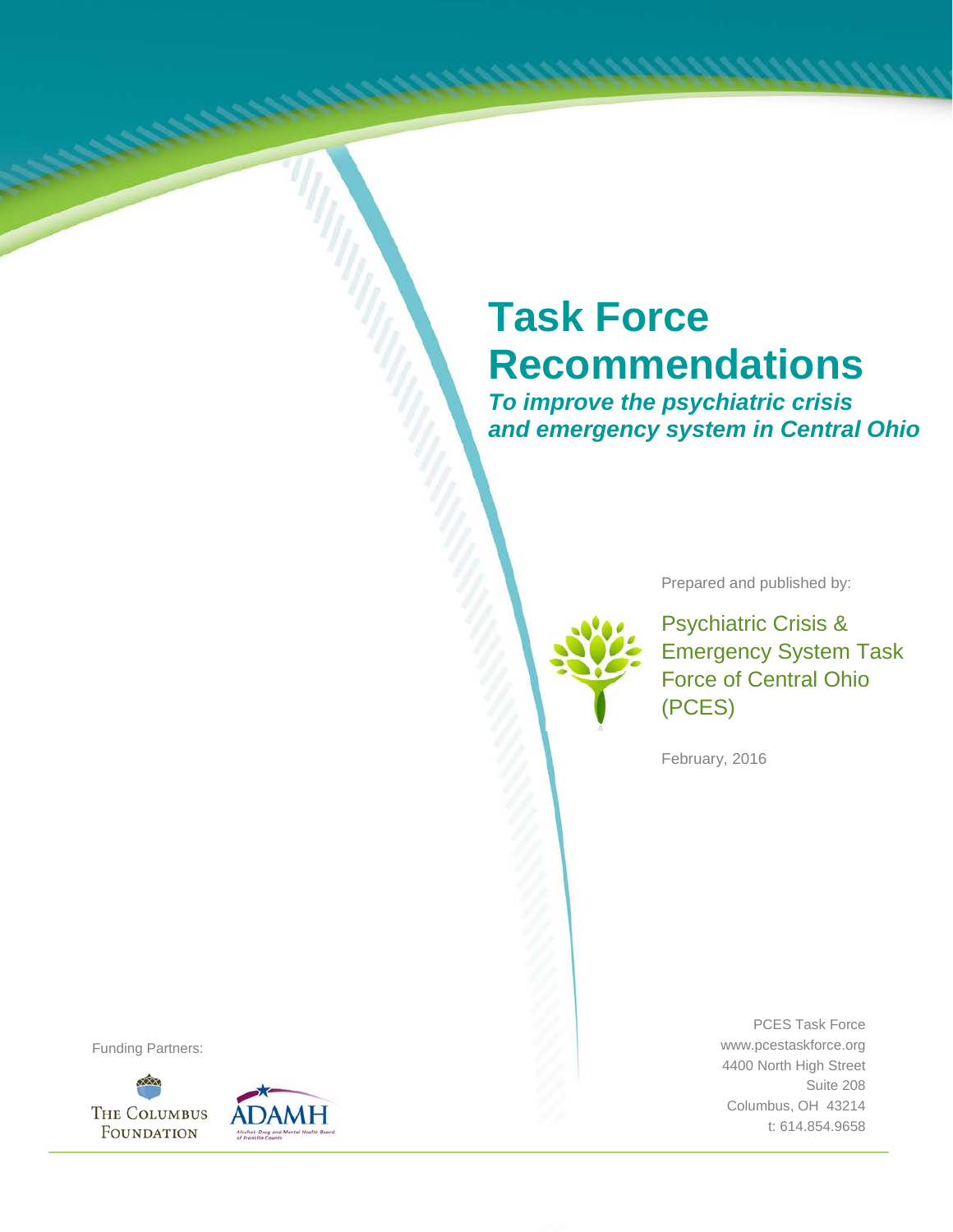*For more information, please visit www.pcestaskforce.org*

## **Overview.**

According to the Alcohol, Drug Addiction and Mental Health Board of Franklin County (ADAMH), nearly one in four adults in Franklin County experience mental illness. And more than 11 percent, or 100,000+, Franklin County residents ages 12 and older have needed treatment for an illegal drug or alcohol use problem (2010 – 2012). The need for emergency psychiatric and addiction services in Franklin County is urgent. Currently, psychiatric patients in crisis are overwhelming hospital emergency departments (ED), which, to date, have not been designed to prioritize the care of patients in behavioral health and addictive crises. Such patients also present serious challenges to free-standing behavioral health and addiction crisis programs, such as Netcare. A few of these challenges include handling the volume, and managing patients presenting with high levels of comorbid physical health problems and concerns. Consequently, psychiatric patients in crisis often face long waits before accessing a bed and/or skilled psychiatric care. Unfortunately, prolonged stays in the ED are neither patientcentered nor cost-effective.

In response to this need, the Central Ohio Hospital Council (COHC), Central Ohio Trauma System (COTS), and Franklin County ADAMH Board (ADAMH), with support from The Columbus Foundation joined together to develop the Psychiatric Crisis and Emergency System Task Force (PCES) to improve the psychiatric crisis and emergency services system in Franklin County. The funding for the effort is provided by ADAMH and The Columbus Foundation.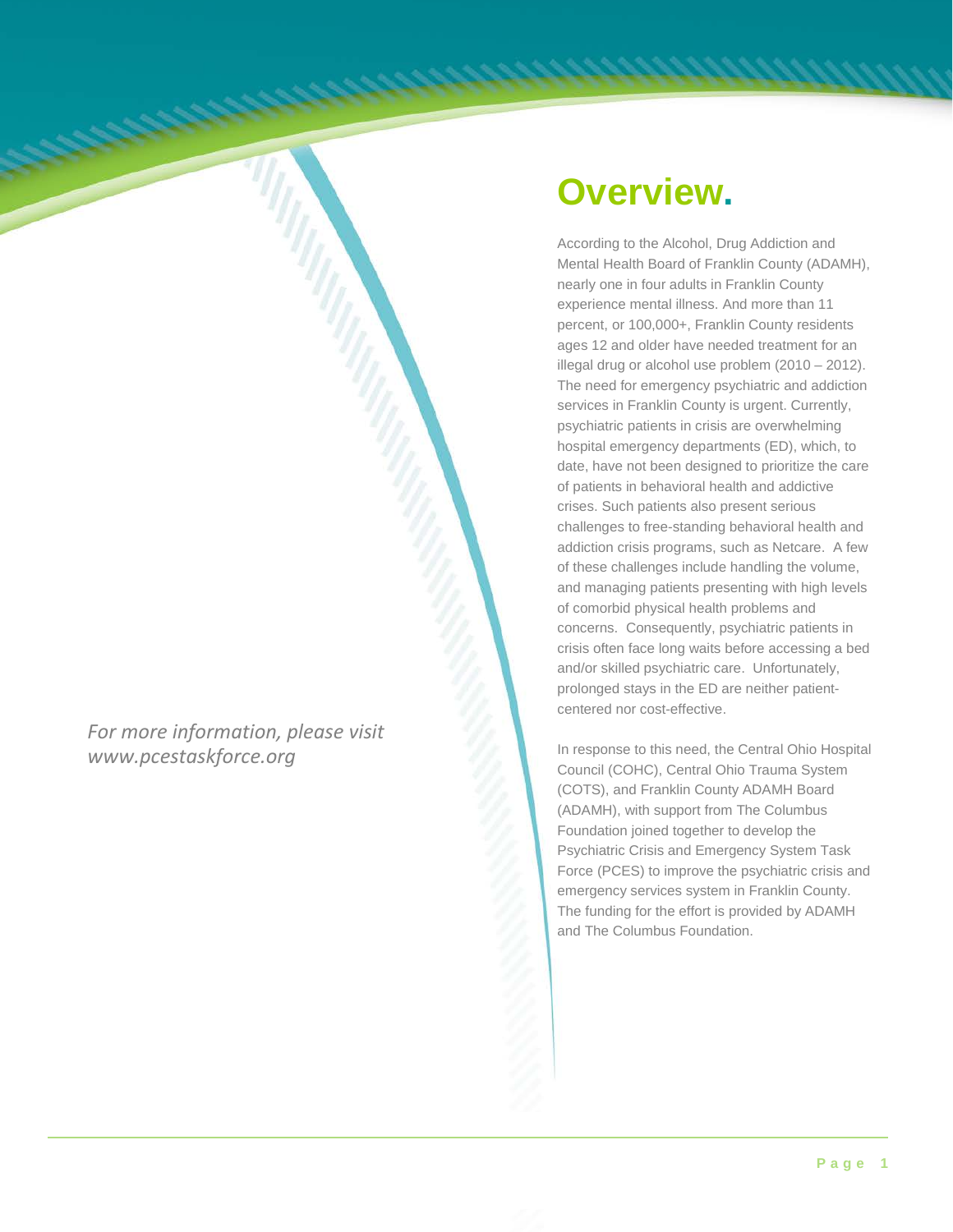# **Objectives.**

The objectives of the Task Force include:

- To identify best-practice strategies and build agreement to ensure Franklin County has a system that is well-prepared to meet the current and future demand for services;
- To facilitate community discussion among leaders from the major providers of psychiatric crisis and emergency services in Franklin County and other interested parties;
- To identify and understand the community need for psychiatric emergency services in Franklin County and existing services available;
- To review evidence-based approaches for the delivery of psychiatric emergency services; and
- To develop a report to share findings and recommendations to improve the system, and determine the proper next steps to implement them.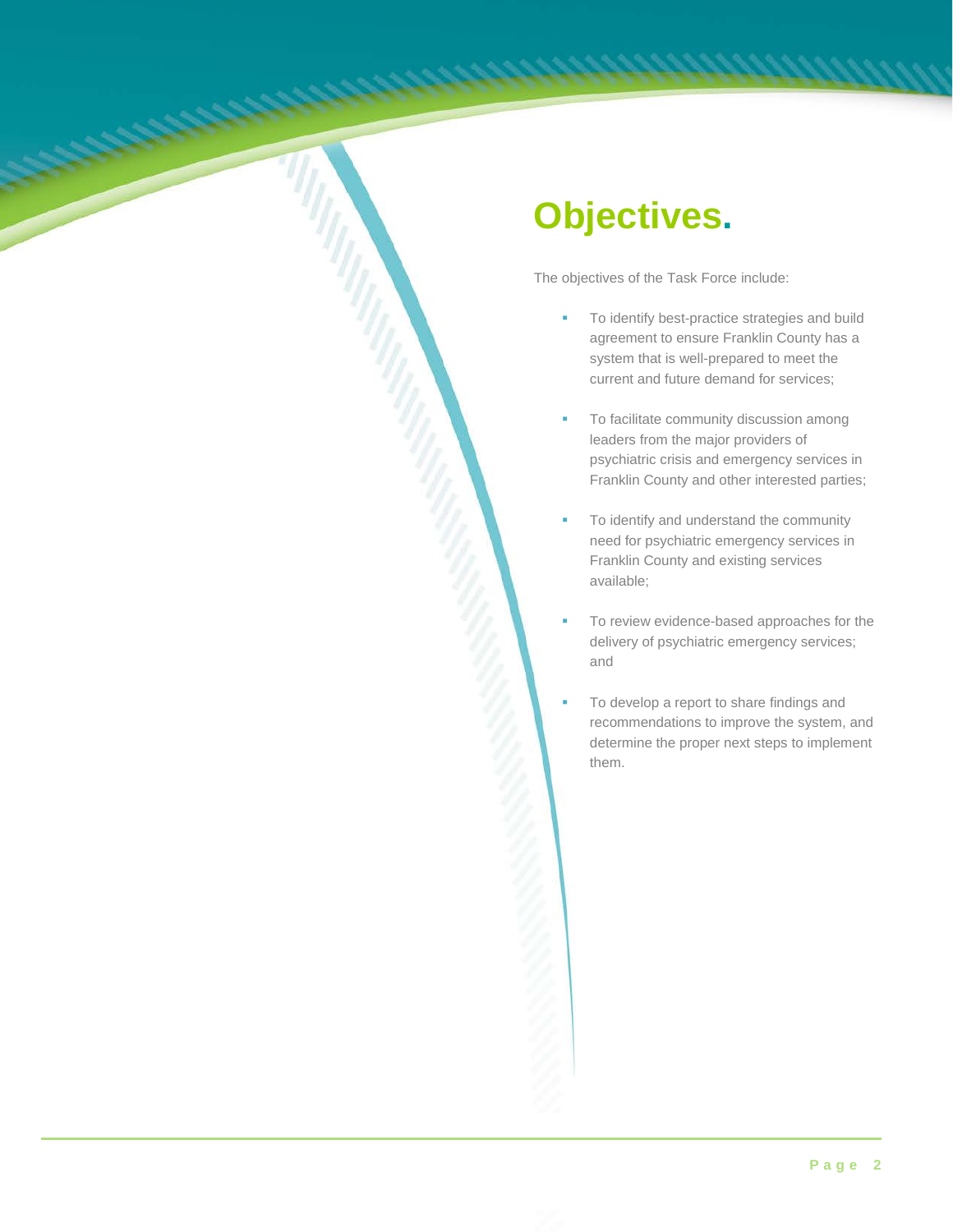#### **Process.**

The Task Force launched its work in October, 2014. Project leaders retained an independent facilitator, Ann Gallagher, Gallagher Consulting Group, to shepherd the effort. Gallagher conducted personal interviews with the thirty (30) members of the group. The findings from the research helped guide the initiative. The group met regularly from November, 2014 – November, 2015. After becoming familiar with each other, the Task Force charted its goals. Task Force members participated in problem identification and system mapping exercises to yield clarity about the complex issue of psychiatric emergency services. They also analyzed broader issues related to mental health and addiction services in the region.

<u> andrews and the completion of the completion of the completion of the completion of the completion of the completion of the completion of the completion of the completion of the completion of the completion of the comple</u>

The group studied best practices from other areas of the country and examined the current system and offerings in Franklin County. Members invited representatives of the payor community to share insights and realities of the changing payor models in health care. After the foundational work was completed, Task Force members worked individually and collectively to develop potential solutions and recommendations to improve the system. This document outlines those goals and recommendations. It is important to note that the Task Force prioritized the recommendations to focus on the ones which will have the greatest impact and return on investment.

The Task Force firmly believes that improving the psychiatric crisis and emergency services system and overall access to behavioral health and addiction services requires an inclusive approach. The Task Force completed a series of meetings and other outreach efforts to gather and incorporate input from other critical stakeholders such as law enforcement, first responders, and other key community partners.

# **Goals.**

The PCES Task Force recommends focusing resources and efforts on achieving the following goals:

**1**. Increase access to patient-centered mental health and addiction-related crisis services and expand intermediate and ambulatory care options.

**2**. Decrease utilization of emergency departments and inpatient services and reduce the length of stay of psychiatric patients in emergency rooms.

**3**. Ensure equitable patient care regardless of payor source.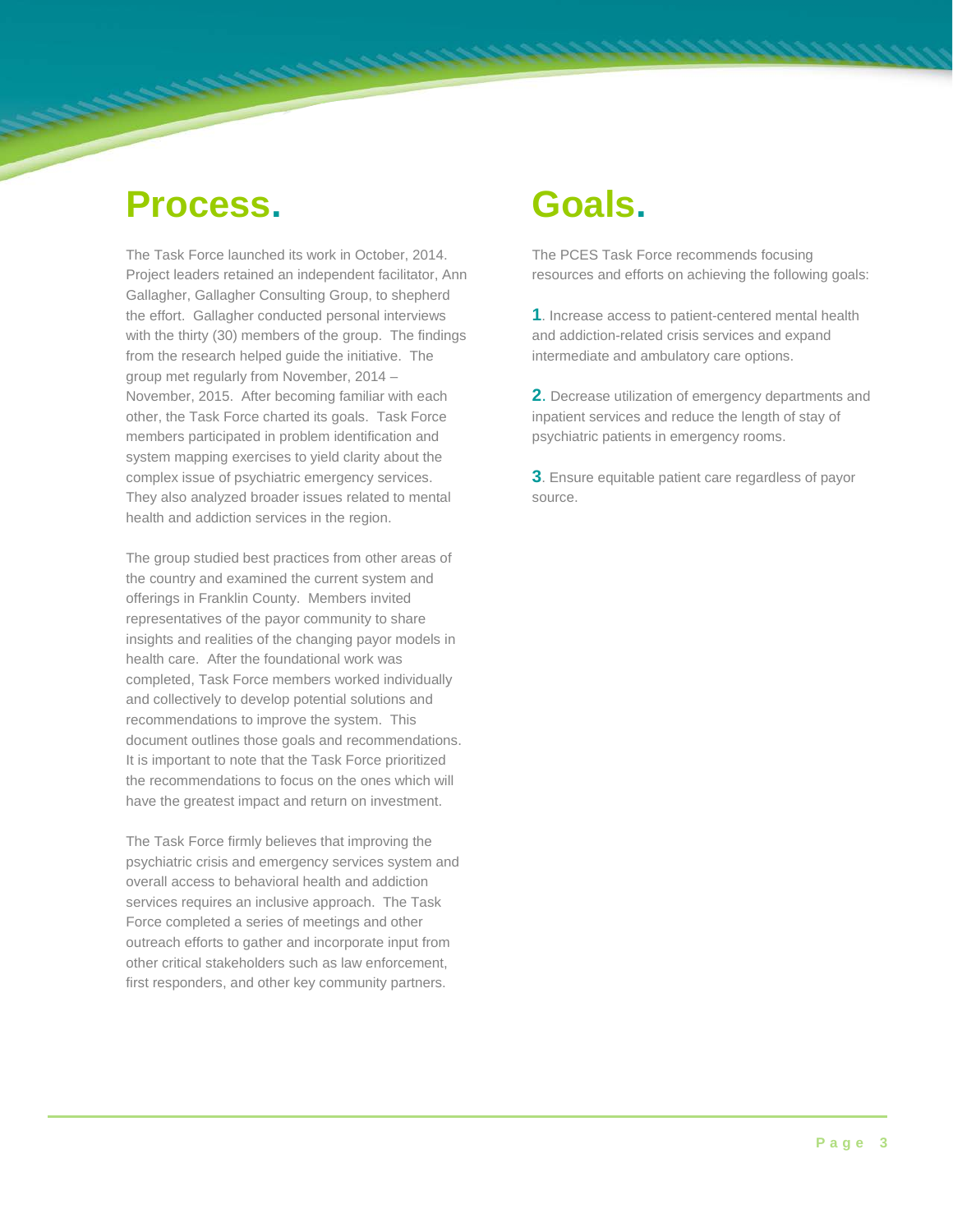# **Recommendations.**

#### **1 Create a comprehensive, collaborative system of crisis care for individuals experiencing mental health and/or addiction emergencies.**

The Task Force recommends formalizing a system which fosters collaboration among all key providers and stakeholders related to mental health and/or addiction crises. A collaborative system is a proven method to handle the influx of patients with psychiatric and addiction needs. The central Ohio region already implemented some aspects of this approach, as illustrated by recent changes of youth crisis through a partnership with ADAMH, Nationwide Children's Hospital and The Ohio State University Wexner Medical Center (OSUWMC). While this is an example of moving in the right direction, the Task Force recommends establishing a more comprehensive, formal system with an integrated structure across the lifespan.

The collaborative system would embrace an integrated model with system-wide process improvements such as communications, access to data, information sharing, standardized protocols across systems and consistent, broad use of community treatment plans. The Task Force acknowledges that responsibility to develop and maintain an effective and sustainable psychiatric crisis and emergency services system is a responsibility shared across the entire community. For practical purposes, the Task Force believes that development of a collaborative model will be most successful if Netcare Access and OSUWMC work together as primary thought leaders, providing that this shared community responsibility is acknowledged and operationalized accordingly.

The Task Force recognized other communities, (e.g., Pittsburgh, Minneapolis-St. Paul) which successfully operate comprehensive systems as possible examples to use in modeling the program in Franklin County.

#### *Creation of Oversight Body*

The Task Force also recommends establishing an oversight body to lead the process of coordinating the implementation of all recommendations outlined in this document. The current PCES Task Force can be rechartered to serve this purpose. The oversight group will be comprised of organizational representatives of the current PCES Task Force and other critical external representatives (e.g., law enforcement, payor community). It will embrace a collaborative model that promotes shared decision making and accountability. Before the group is developed, participants must create and agree upon roles, rules of engagement, commitment required, and accountability metrics. Once established, the oversight group will coordinate the implementation of several tasks such as; realignment of the Bed Board, and the creation of an expert, *ad hoc* group to understand and decrease inappropriate services consumed by high utilizers in the system.

Task Force members know that developing and operating a comprehensive, collaborative system is a complex, long-term process which requires expertise, approvals, participation, funding, and other support from many significant parties. The PCES Project Team Leaders will continue to facilitate the work of the Task Force as it evolves and addresses issues and questions associated with implementation. Collectively, the members of the PCES Task Force and other key stakeholders must work together to secure financial and in-kind support to advance the new administrative body and the future effort required.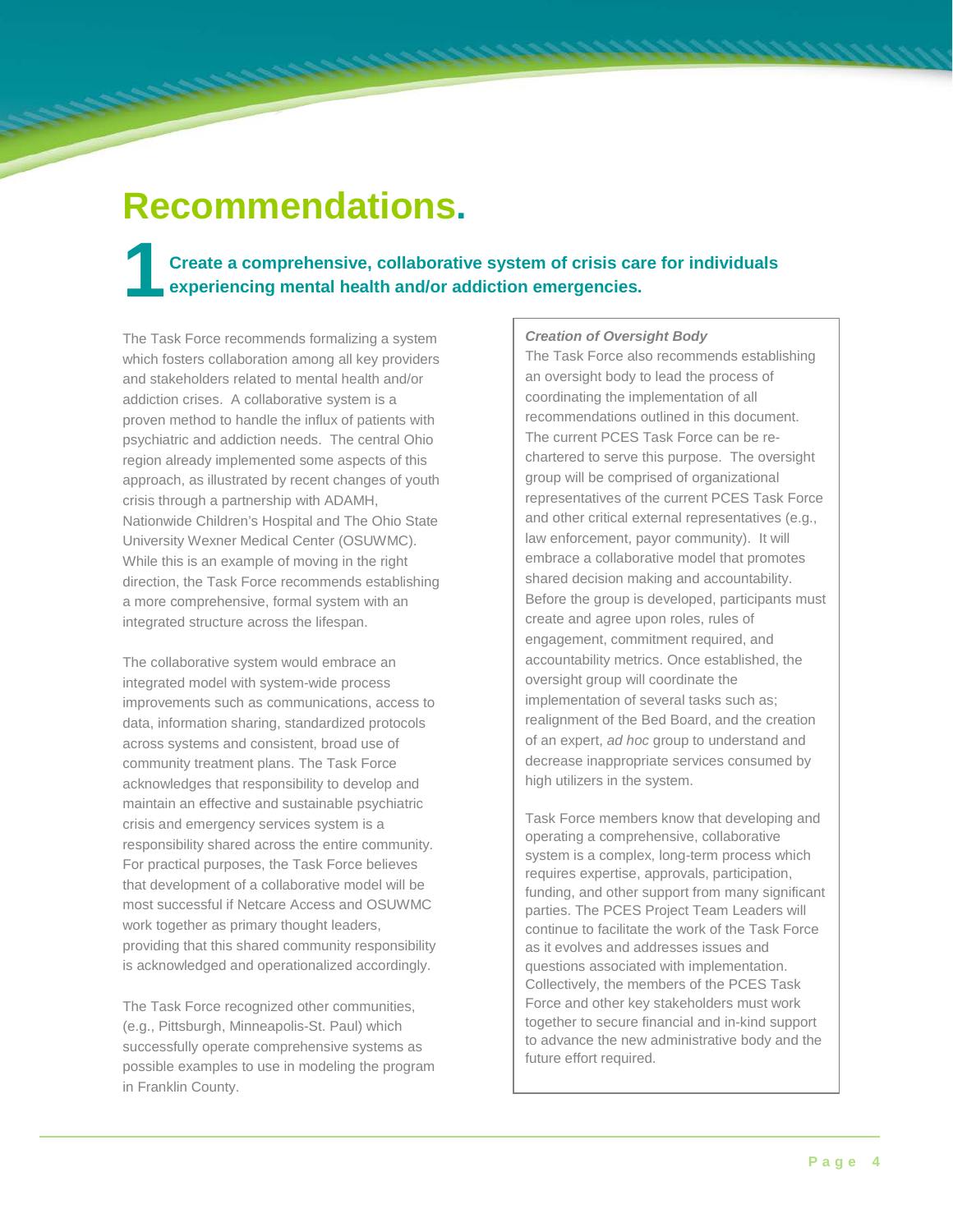#### **Recommendations.**

<u>registration of the company of the company of the company of the company of the company of the company of the company of the company of the company of the company of the company of the company of the company of the compan</u>

#### **2** Identify and develop additional options for intermediate and ambulatory care for individuals in need of mental health and/or alcohol and drug addiction treatment. **individuals in need of mental health and/or alcohol and drug addiction treatment.**

Providing additional options for intermediate and ambulatory care is an effective and efficient way to make immediate improvements to the system. The Task Force recommends the following additional options for intermediate care:

- **Expand services and hours at community mental** health centers. The group suggests developing a pilot program with select community mental health center(s) which would include expanded hours, enhanced ability to schedule and access care for both linked and unlinked patients, and standardized processes across the system.
- Increase the number of sub-acute detox beds and ambulatory treatments.
- $\blacksquare$  Increase the use of crisis action teams, mobile crisis teams, and telepsychiatry.

Similarly, the Task Force acknowledges and supports the community efforts already underway to increase intermediate care options. For example, The Ohio State University's CALM (Crisis, Assessment and Linkage Management) is a program than can be studied and possibly expanded or replicated elsewhere. Another example is Maryhaven, which is working to expand the number of subacute detox beds in the region.

#### **3 Build collaborative, effective working relationships with the payor community to favorably encourage an improved model which ensures that patients receive acc to high quality care in a cost-efficient manner. favorably encourage an improved model which ensures that patients receive access to high quality care in a cost-efficient manner.**

Working in tandem with the payor community is essential. The PCES Task Force believes that there are several ways that it can work with the payor community to improve the overall system. For example, PCES recognized that the outdated federal Institutions for Mental Diseases (IMD) provision is a hindrance to access to care. Currently, providers are unable to bill Medicaid for treatment in psychiatric, free-standing facilities with more than 16 beds. As a result, patients experiencing psychiatric crisis may experience long delays to much-needed urgent treatment.

The Task Force recommends working with public officials to eliminate barriers to necessary treatment because of the IMD exclusion. Similarly, improved collaboration and communication between clinical service providers and payors may be fostered by developing a standardized care coordination system that transcends specific levels of care. PCES also recommends that payors are included in future discussions and efforts to implement the recommendations outlined in this document.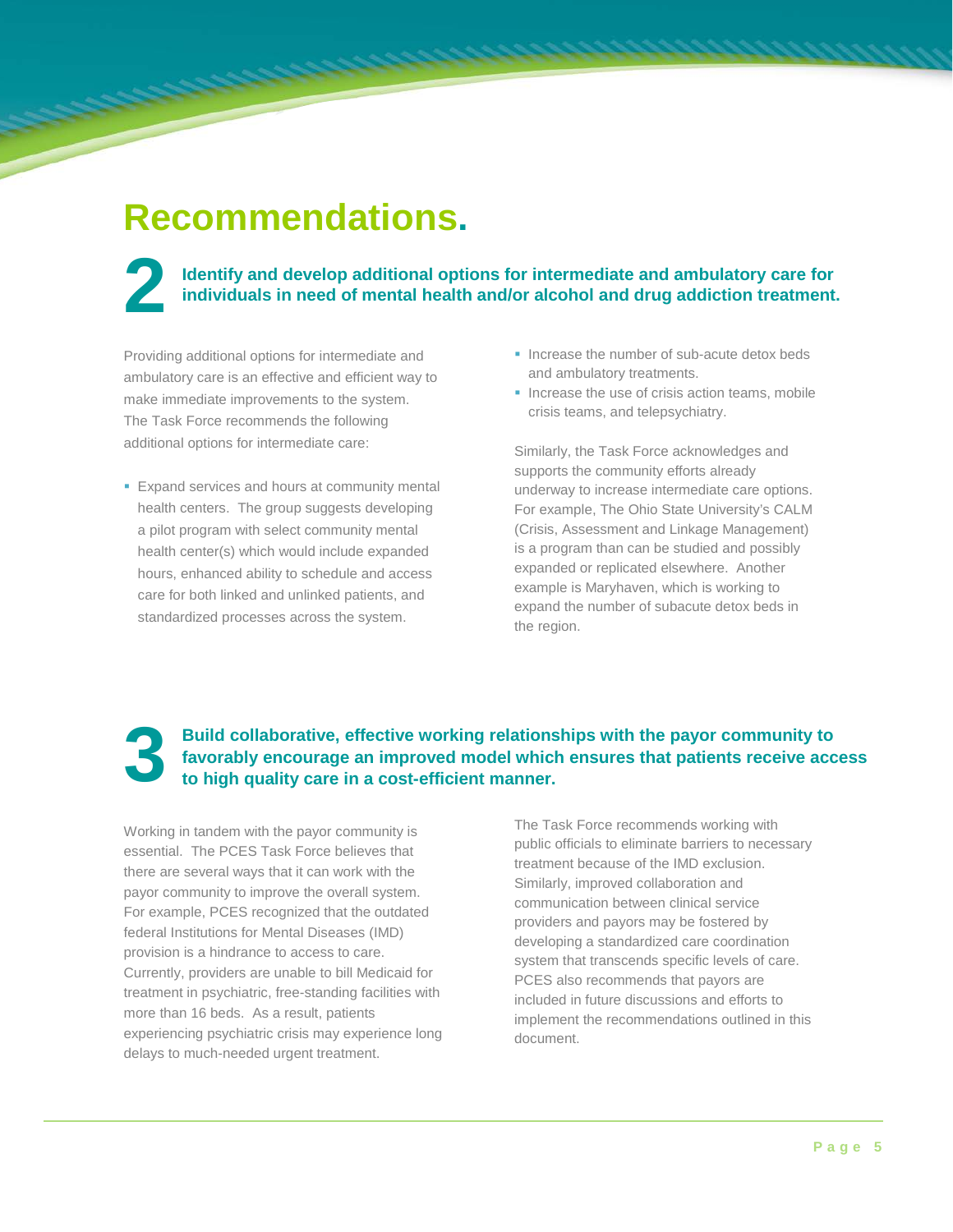### **Recommendations.**

فتتنبذون

# **Build robust education and outreach effort for patients and patient-families. 4** Build robust education and outr<br>The PCES Task Force recognizes that there is an

information gap about what to do when a person or a family member is experiencing a psychiatric and/or addiction-related crisis. To improve the overall psychiatric emergency crisis system in Franklin County, the community must be educated

about; resources available, specific actions to take during an emergency, and how to prevent crisis situations. The Task Force recommends developing and implementing a communications outreach plan to ensure the proper messages and methods are used.

### **The Way Forward: Next Steps and Implementation**

The PCES Task Force acknowledges that collaboration is essential to improving the psychiatric crisis and emergency services system in Franklin County. In that spirit, the Task Force completed a series of input meetings for stakeholders (e.g., law enforcement, courts, providers, payers, public sector) to gather input. The feedback is incorporated into these recommendations.

Through its communication and outreach efforts, the Task Force also learned about other community efforts underway to improve the psychiatric crisis and emergency services system. For example, Franklin County has been working on a county justice and behavioral health systems improvement project with the Council of State Governments Justice Center to help assess the challenges associated with the large numbers of people with mental illness cycling in and out of jail. The Columbus Fire and Police are working on diversion plans for those in mental health crisis. There is also a group of payors who are meeting regularly with the State of Ohio about ways to contain costs, reduce overcrowding in hospital

emergency rooms, and ensure access to proper care. The PCES Task Force applauds these initiatives and recommends that all efforts be coordinated for maximum positive impact.

As part of implementation, the Task Force is working on the following foundational and administrative tasks:

- **Re-charter Task Force to create new** oversight group to handle implementation:
- Develop and secure funding for initial implementation and ongoing clinical activities.
- The PCES Project Team Leaders will facilitate the communication of final recommendations to key decision makers and potential funders.

Project Team Leaders will help foster the creation of the re-chartered oversight group and keep the work moving forward. This includes the continuation of quarterly PCES Task Force meetings and a paid facilitator to assist with communications and coordination.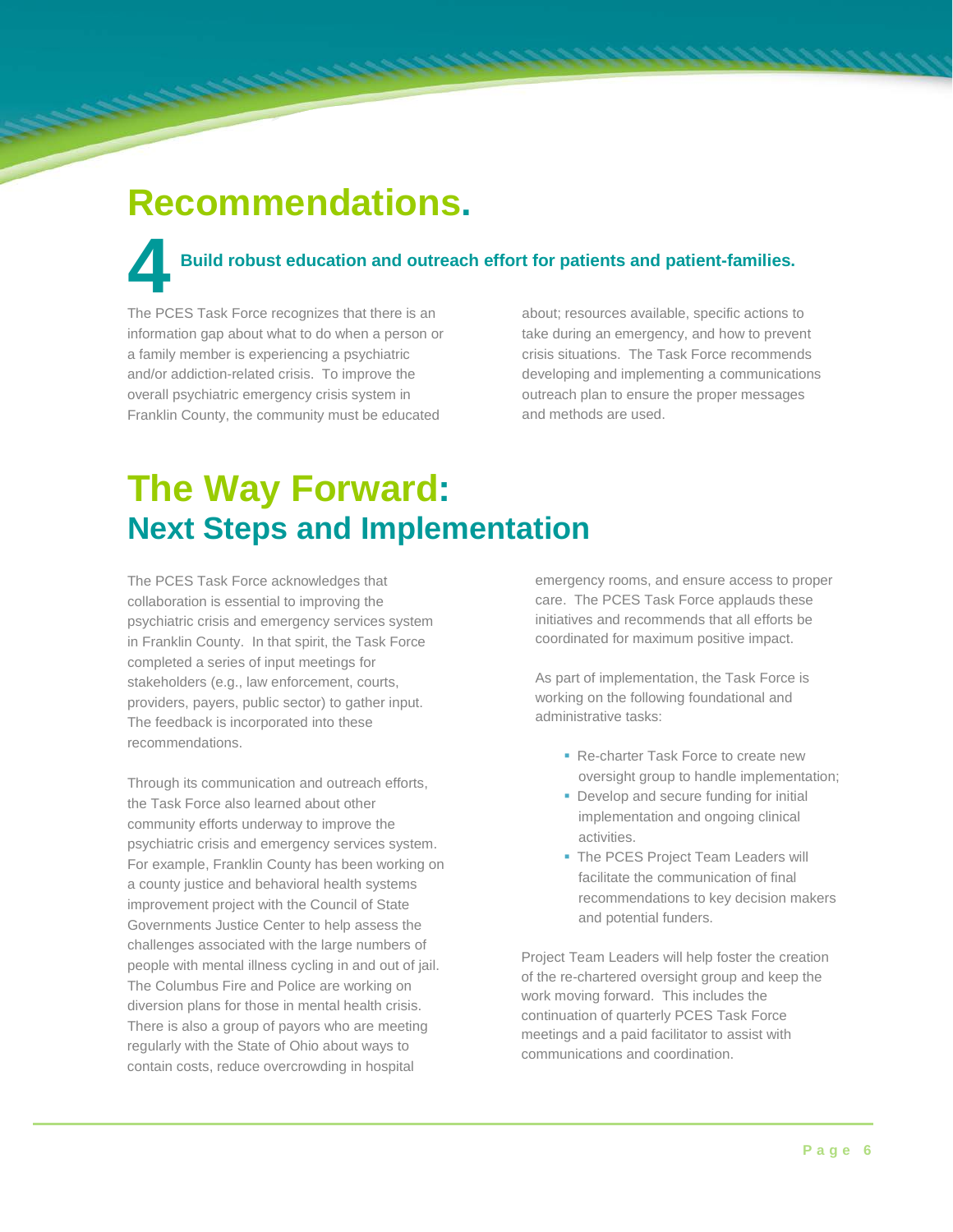#### **The Way Forward: Next Steps and Implementation** *(continued)*

The recommendations outlined herein have short and long term aspects. The Task Force identified the following short term action items which should be focused on during the initial implementation phase:

- **Create an** *ad hoc* **committee to study and** realign the Bed Board;
- Develop pilot project(s) to expand services and hours at community health centers;
- **•** Create a work group to determine how to decrease consumption by high utilizers; and
- Make recommendations on developing a standardized definition of Psychiatric ED surge.

#### *Work Groups and Time Lines*

To advance these short term action items, the task force has created several work groups with designated volunteer leaders, specific objectives, and implementation schedules. Phase I. of the implementation focuses on the initial design of a collaborative model and related activities. The Task Force anticipates this phase will be completed in 9-12 months, and will achieve key milestones during this period. As part of its scope of effort, the work groups listed below will develop cost estimates for implementation.

| <b>WORK GROUP</b>                                                                    | <b>OBJECTIVE</b>                                                                                                                          | <b>ESTIMATED TIMING</b>                                                                              |
|--------------------------------------------------------------------------------------|-------------------------------------------------------------------------------------------------------------------------------------------|------------------------------------------------------------------------------------------------------|
| <b>Collaborative System Design</b><br>Co-Chairpersons:<br>John Campo<br>King Stumpp  | To design a collaborative system of crisis care<br>which establishes a more comprehensive.<br>formal system with an integrated structure. | September 2015-<br>June 2016                                                                         |
| <b>High Utilizers</b><br>Chairpersons:<br>Alan Freeland<br><b>Delany Smith</b>       | Develop recommendations about how to<br>decrease consumption by high utilizers                                                            | September 2015 - April<br>2016                                                                       |
| <b>Surge Standardization</b><br>Chairpersons:<br>Jeff Klingler                       | Develop a standardized definition of<br>Psychiatric ED surge                                                                              | Started early 2015 -<br>March 2016                                                                   |
| <b>Bed Board Realignment</b><br>Chairpersons:<br>Dallas Erdmann<br>Jeff Klingler     | Study and realign the Bed Board                                                                                                           | Timing is dependent<br>upon the results of the<br>other work groups<br>September 2015-<br><b>TBD</b> |
| <b>Funding Systems</b><br><b>Improvement</b><br>Chairperson:<br>Lisa Courtice, Ph.D. | Works on issues related to funding and<br>resources necessary for implementation                                                          | Ongoing                                                                                              |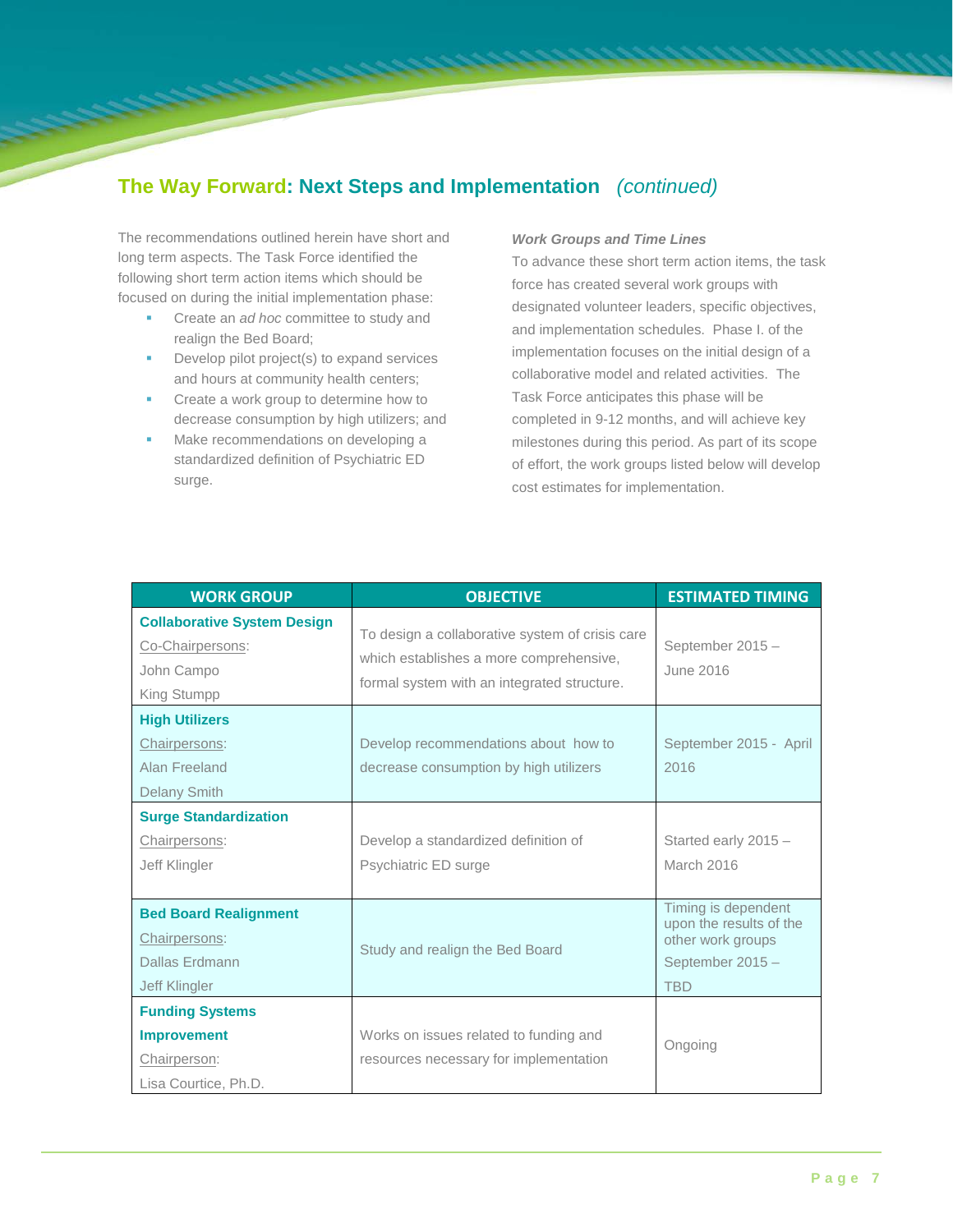# **Task Force Members.**

#### **PROJECT TEAM LEADERS**

**Lisa Courtice, Ph.D Robert Falcone, MD Jeff Klingler Executive Vice President** *Chief Executive Officer President and CEO* 

**David Royer Mark Hurst, MD Facilitator: Facilitator: Facilitator:** *Chief Executive Officer* Medical Director Annie Gallagher ADAMH Ohio Department of Mental HealthGallagher Consulting Group

The Columbus Foundation Columbus Medical Association Central Ohio Hospital Council

#### **MEMBERS**

**ADAMH Franklin County** David Royer, Chief Executive Officer Delany Smith, MD, System Chief Clinical Officer

**Central Ohio Hospital Council** Jeff Klingler, President and CEO

**Central Ohio Trauma System** Phil Cass, Ph.D., Former CEO

**Columbus Medical Association** Robert Falcone, MD, Chief Executive Officer

**The Columbus Foundation** Lisa Courtice, PhD, Executive Vice President

#### **Columbus Neighborhood Health Centers**

Reed Fraley, Senior Director Beth Whitted, MBA, Dr.PH, Director of Regional **Operations** 

**Dublin Springs** Garry Hoyes, Chief Executive Officer

**Maryhaven** Paul Coleman, JD, President and CEO Sara McIntosh, MD, Medical Director

**Mount Carmel West** Sean McKibben, President and Chief Operating Officer Sharon Hawk-Carpenter, Unit Director

**National Alliance of Mental Illness, Franklin Co.**

Rachelle Martin, Executive Director

**Nationwide Children's Hospital**  David A. Axelson, MD, Chief of Psychiatry & Medical Director

**Netcare** King Stumpp, President and CEO Pablo Hernandez, MD, Medical Director

**Ohio Hospital for Psychiatry**  Marcia Berch, RN, MSN, NE, Chief Executive **Officer** 

#### **Ohio Health** Dallas Erdmann, MD, Medical Director of Behavioral Health & Chairman Department of **Psychiatry**

Connie Gallaher, System Vice President

**OSU Wexner Medical Center/Harding Hospital**

John Campo, MD, Chair, Department of **Psychiatry** Natalie Lester, MD, Director, Psychiatric Emergency Services Amanda Lucas, MEd, MBA, Executive Director & Chief Operating Officer

**Osteopathic Heritage Foundation** Terri Donlin Huesman, Vice President of Programs

**Twin Valley Behavioral Health** Veronica Lofton, Chief Executive Officer Alan Freeland, MD, Chief Clinical Officer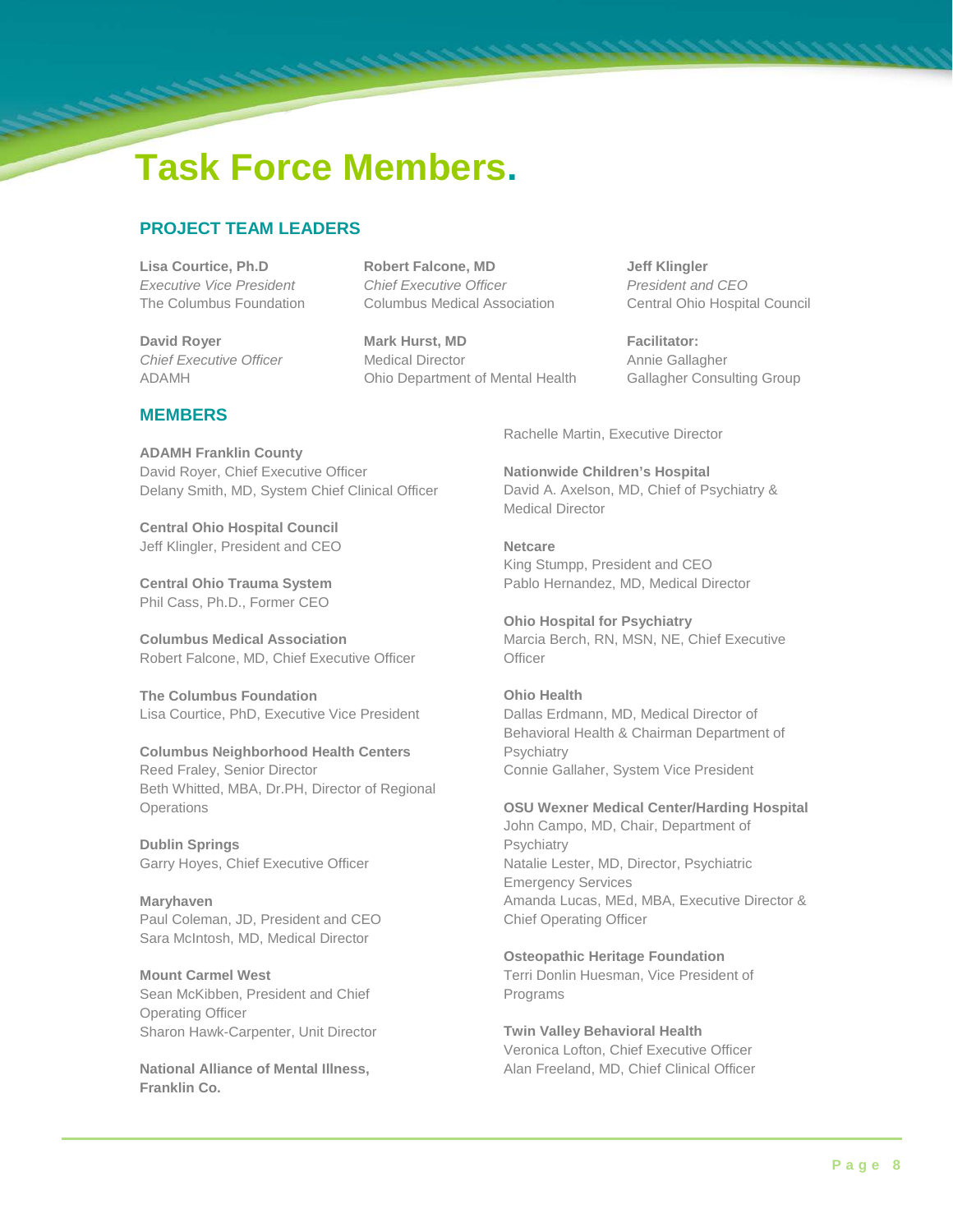### **The Task Force...in their own words**

The Alcohol, Drug and Mental Health (ADAMH) Board of Franklin County recognizes the urgent need to improve the psychiatric crisis and emergency services system in Franklin County. The initial work of the task force was instrumental in bringing the major providers of psychiatric crisis and emergency services and interested parties together. From this preliminary work, the community now has a stronger foundation to implement changes that will make a real difference in the lives of the people we serve.

David Royer

Chief Executive Officer **The Alcohol, Drug and Mental Health (ADAMH) Board of Franklin** 

**County** www.adamhfranklin.org

In recent years, Central Ohio hospitals have seen significant increases in the number of patients who are in need of psychiatric care. Patients with long waits in an ED until appropriate care can be provided places them in environments not conducive to treatment of their mental health crisis. As its core mission, the Central Ohio Hospital Council brings hospitals together with other community stakeholders to address issues that impact the delivery of health care to central Ohioans. Meeting the behavioral health needs of our residents is a top priority for the central Ohio community. COHC has been privileged to be part of this collaborative effort to improve the psychiatric system for central Ohio residents, and looks forward to working with our partners on ways to provide high-quality, timely care to patients in need of psychiatric services.

Jeff Klingler President and CEO **Central Ohio Hospital Council** www.centralohiohospitals.org

Challenged with an overload of ED patients with psychiatric issues, our member hospitals asked COTS for assistance. We initially worked with the EDs to maximize current resources, but quickly realized this was an issue requiring a system approach. COTS with COHC and ADAMH approached the Columbus Foundation to help convene and fund a community task force. The Columbus Foundation agreed and PCES was formed. COTS is a founding member and active partner of PCES. We support the task force recommendations, and look forward to systemic solutions, which build on the collaborative processes established so far and those that will be established in the future.

Robert E Falcone, MD, F.A.C.S. Chief Executive Officer **Columbus Medial Association & Central Ohio Trauma System (COTS)**  www.goodhealthcolumbus.org/cots

The Columbus Foundation recognizes that ongoing investments to improve the mental health of Columbus residents is critical, thus ensuring that our community remains vital. The Foundation is participating on the Pyschatric Crisis and Emergency System Task

Force in an effort to improve access to care for the thousands of community members needing treatment annually. Clearly, the demand for services far exceeds the providers' ability to treat people in a timely manner and has resulted in system of care that is highly stressed. The highly trained and talented professionals managing this care system deserve our support.

The Task Force worked diligently to produce a set of recommendations that promise to improve the system of care for people in need and for the talented professionals called to serve in this noble field. The overarching recommendation to create a comprehensive and collaborative system of care is ambitious. We are grateful to have exceptional leaders at the table prepared to create this new system. The Columbus Foundation will remain engaged on many levels and is actively working to help meet the goals of the recommendation to identify and develop additional options for care. We will be working with the emergency and community mental health systems to help find solutions to improve outcomes.

Lisa Courtice, Ph.D. Executive Vice President **The Columbus Foundation** www.columbusfoundation.org

On behalf of Dublin Springs it has been a privilege to be a part of the PCES Task Force. The work that the task force has completed is critical in addressing the emergency behavioral health needs in Central Ohio. Every day there are people in need of psychiatric services in Central Ohio. The community need is present and not going away. Only by addressing the issues facing our emergency rooms, and working together can the demand for services be met to benefit all parties. As changes occur, it is important that the payor community is a part of the collaboration. Eliminating the outdated IMD waiver exclusion, in conjunction with restructuring reimbursement must be addressed in order to constructively address the shortcomings of the existing system. Dublin Springs is committed to working collaboratively to address a systemic approach to care, access to services, and providing high quality care.

Garry Hoyes Chief Executive Officer **Dublin Springs** www.dublinsprings.com

As a not-for-profit, Catholic health system, Mount Carmel believes that all individuals should have access to high quality, people-centered care. We support efforts for better health, better care and affordable costs across the continuum of healthcare delivery, including behavioral health services. We have been honored to participate on the PCES task force and look forward to continuing to work with various stakeholders to improve access to behavioral health services in our community.

Sean McKibben President and COO **Mount Carmel West** www.mountcarmelhealth.com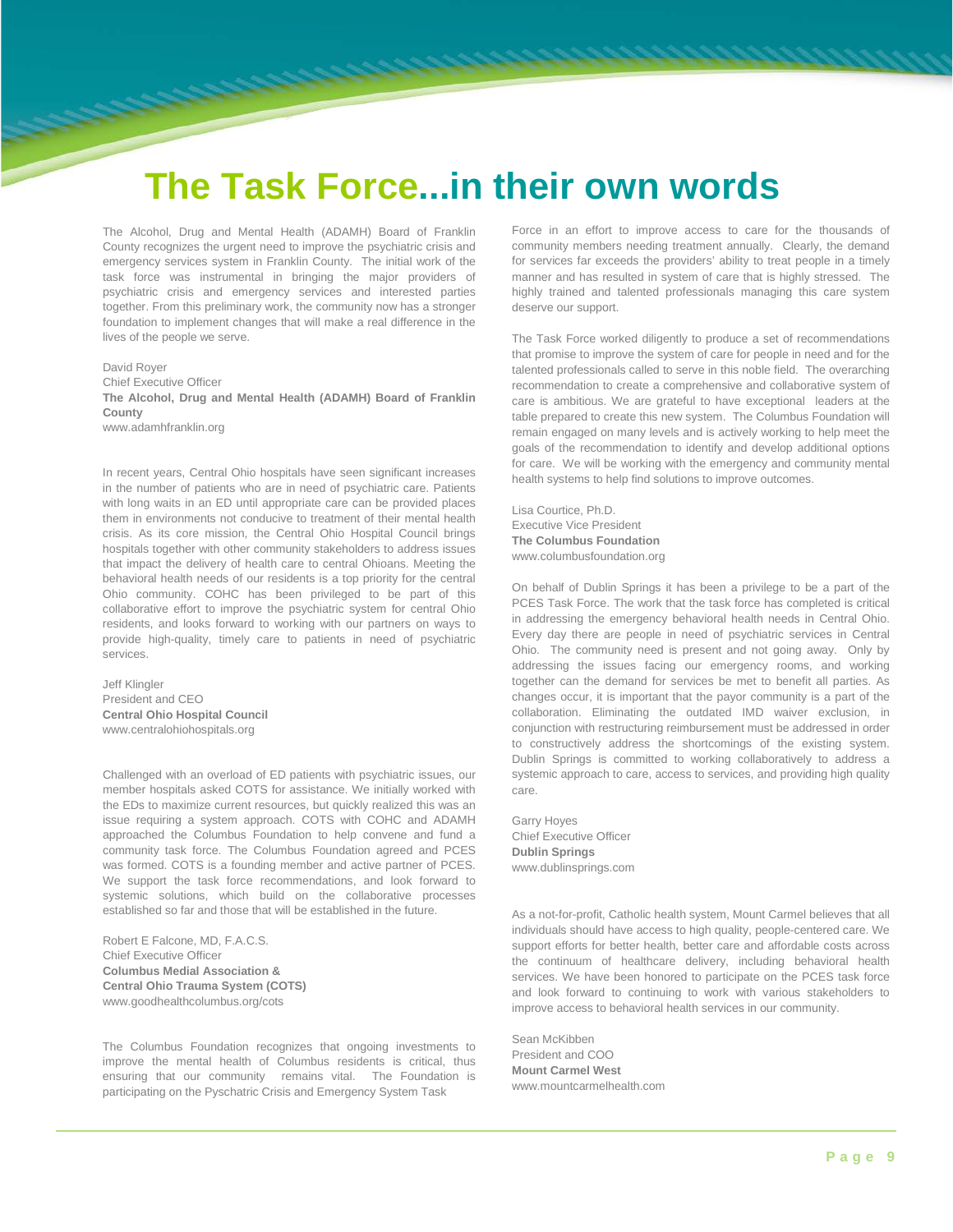#### **The Task Force...in their own words**

Since 1995, Netcare Access has served as the crisis and emergency services "front door" for Franklin County residents experiencing severe mental disorders and substance abuse issues. Our experience, after 20 years, tells us that the crisis system needs to be updated with best practices and improved design to serve the more than 10,000 individuals who visit us annually, as well as thousands more who go to local hospital emergency rooms unnecessarily. This collaborative effort will hopefully lead to improved services for Franklin County and the City of Columbus.

King Stumpp Chief Executive Officer **Netcare** www.netcareaccess.org

The work of PCES is some of the most important work we have going on in our community today. We know there is a growing demand. Our ability to serve those in need requires having everyone at the table working together and pushing the envelope to bring the right care to the right people at the right time. Collaboration is key and we are proud to be a part of it.

Dave Blom President and CEO **OhioHealth** www.ohiohealth.com

PrimaryOne Health has been participating with PCES to give voice to the patients' need for the full continuum of integrated health services as a route to reducing the burden on our community's already exhausted psychiatric crisis and emergency system. This can be done by expanding behavioral health services in both the primary care and mental health outpatient settings.

Reed Fraley Chief Operating Officer **PrimaryOne Health** www.primaryonehealth.org